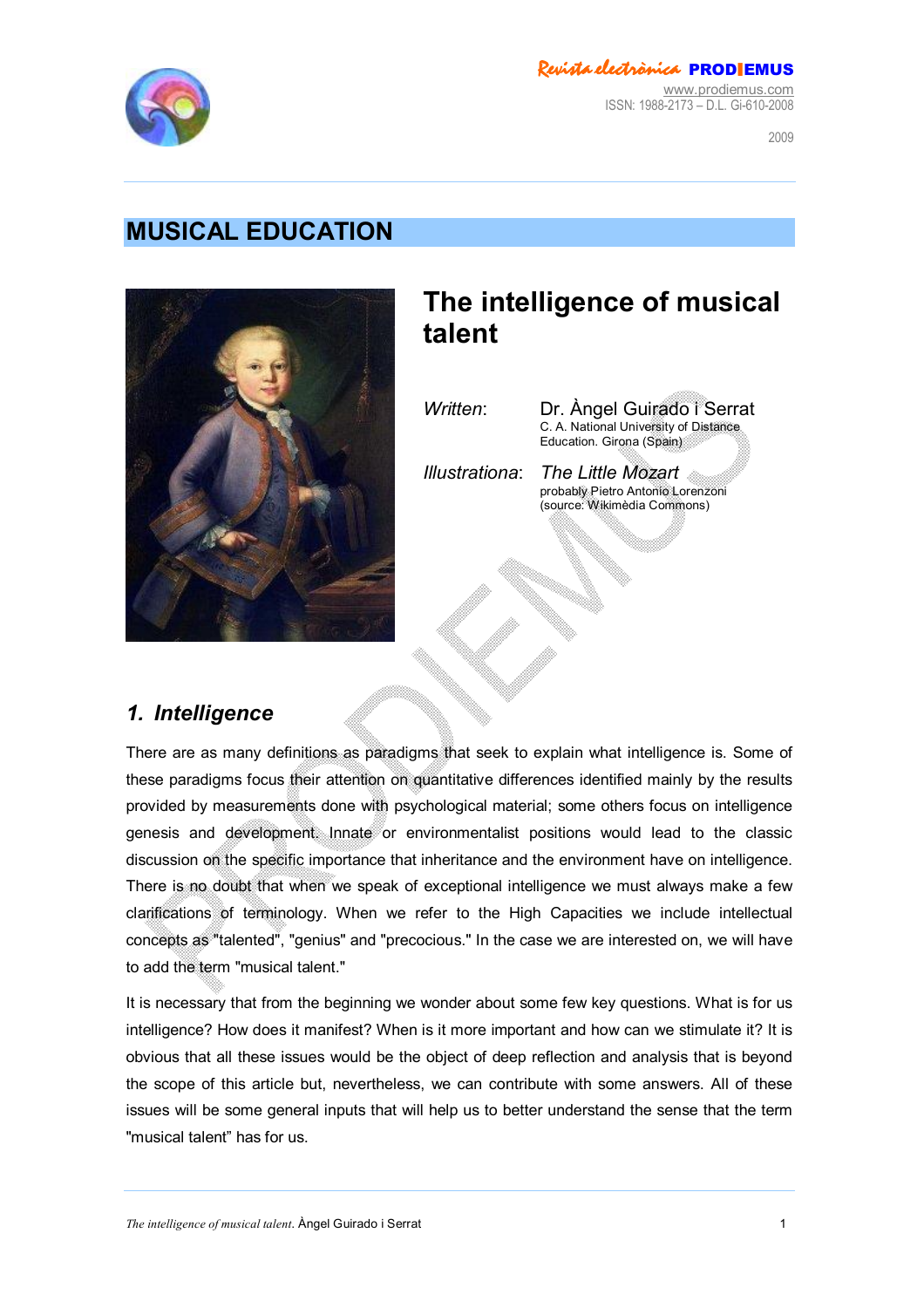

 $2009$ 

Intelligence has been defined in many ways. The most traditional is the one that has as reference the measure of the Intellectual Coefficient. This would be a definition that needs of standardized aid materials to assess intelligence according to the results provided by these materials. From this point of view intelligence is understood by the results provided by intelligence tests. That is a redundant definition which in turn tells us nothing about its meaning and features. Other definitions are more descriptive and are closer to the reality. Intelligence is a construct that is achieved by direct observation or by using any of the models of the scientific method (indirect observation). In practice we observe some behaviors that are considered more intelligent than others. Understood like this, intelligence is the capability of individuals to act appropriately in a specific context and situation taking into account the specific patterns and social values of the moment. It would also be the ability to solve problems and also the mechanism of adaptation that helps us to effectively resolve in an efficient way the various situations encountered during the long life. Intelligence is the way of logical thinking that gives us significant information about a problem and that allows us to solve them effectively. It can be considered intelligent people the ones who take into account the thoughts of others with the aim of anticipating to the action or to understand a message and act accordingly. Intelligence is also the ability to have more and better idea about the world and the relationships between things in order to better understand and respond appropriately not only for their own benefit but for the community sake. Finally, we could add many other definitions of this concept which in turn has many dimensions: quantity, quality, adaptation, communication and problem solving. We could eventually add that all of them would be valid depending on the paradigm from which we consider and, especially, depending on the historical and social context in which it occurs. All this makes us consider certain behaviors as more or less intelligent.

Intelligent behavior is usually located in the exclusive field of human behavior. This statement could not be entirely true. In animal life there are many ways to be clever.

What differentiates humans from other living beings is probably the ability to provide with feelings and emotions any intelligent behavior. And I insist on "probably" because there are some works on alleged reactions expressed by animals and vegetables. Reactions are perhaps only this, reactions with out any emotional component. This diversity present in life, wide and forceful, can be observed between people. These people show physical and intellectual differences that respond to their diversity. For this reason we should not be surprised to the fact that behaviors, attitudes, interests and results of an action are different. When we refer to the High Capacities we consider that it is the result of construct achieved from the interaction between different conceptualizations of intelligence. Therefore, according to the explanatory models outlined above, we find people who show intelligence superior to the others. If we only took in to account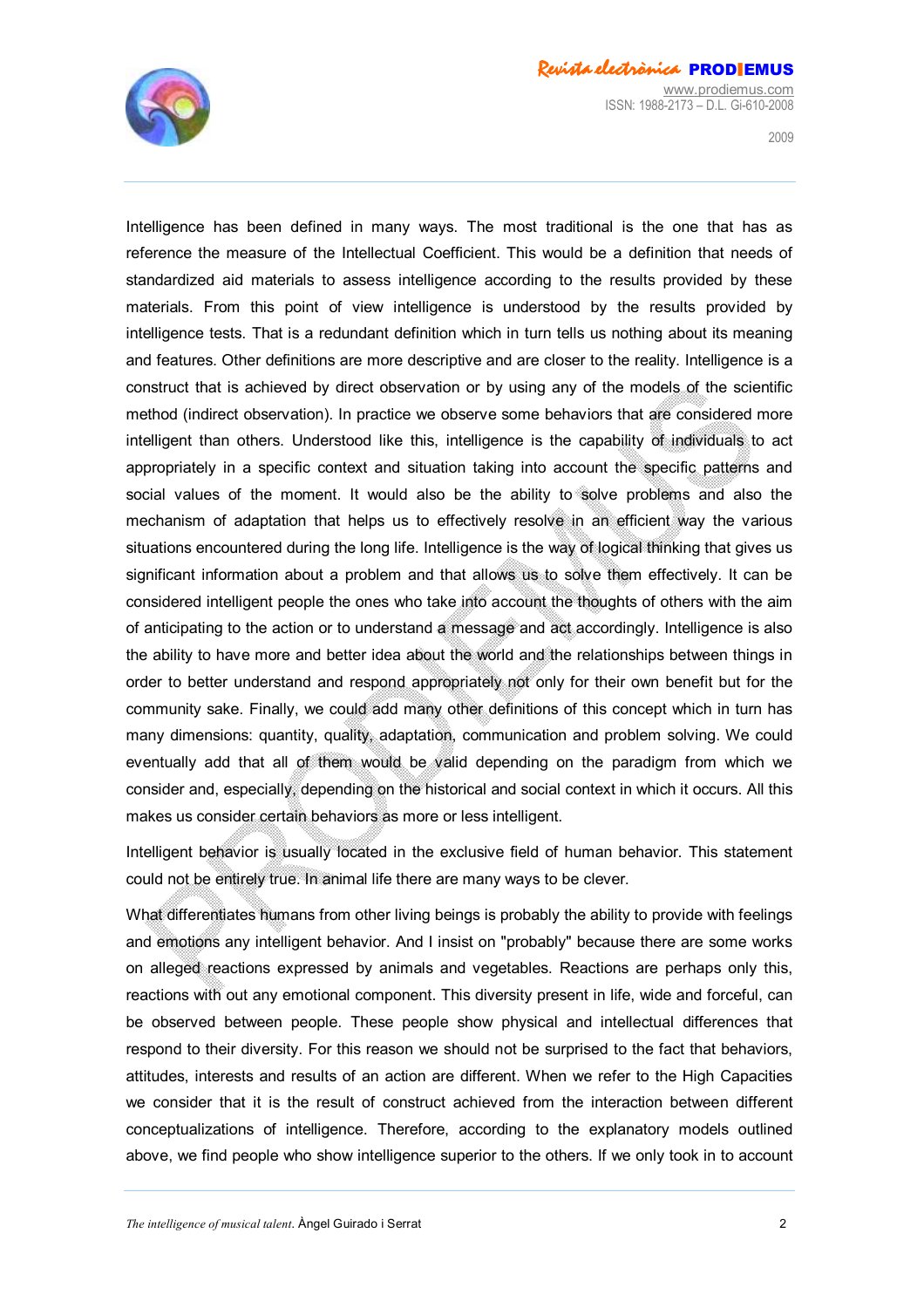

the quantitative variable provided by the results of the standardized tests, the High Capacities would be those that respond to an Intelligence Quotient equal or higher than 130. This measure that defines High Capacities is considered outdated since it does not take into account the dynamic and qualitative aspects related to emotions, or personal skills, or experience, or motivation, or creativity. For this reason we must distinguish between different manifestations of High Capacities and how they are evidenced.

## *2. High Intellectual Capacities*

Different manifestations of High Capacities:

#### **Giftedness**

It is the manifestation of intellectual capabilities based on a good level in all fields, with creativity, a self-positive, a good motivation and proper socialization. Gifted people use the combined intellectual resources effectively. These people present an acceptable or quite good academic performance without necessarily excel in all areas but in those that are of their interest. People with an outstanding musical intelligence would not be the most representative of giftedness. It is established that this expression can only be used when maturation and evolution of the individuals are stabilized and consolidated. This does not happen before adolescence.

#### **Talent**

It is the manifestation of a certain intellectual capacity in a particular area of knowledge or field of the conduct. In other areas or fields these people may respond normally, and sometimes below what would be expected. Therefore, we should not expect a great academic result except in the domains they stand out. Children with musical intelligence would be representative of this capacity. We would observe a combined action of: capacity for rhythm, creative expression, visual and auditory memory, motor skills and coordination body especially of the upper extremities. Feelings and emotions concentrate the main intellectual resources without interfering with the rest of learning. They can be, to some extent, good students when they combine this talent with more general capacities.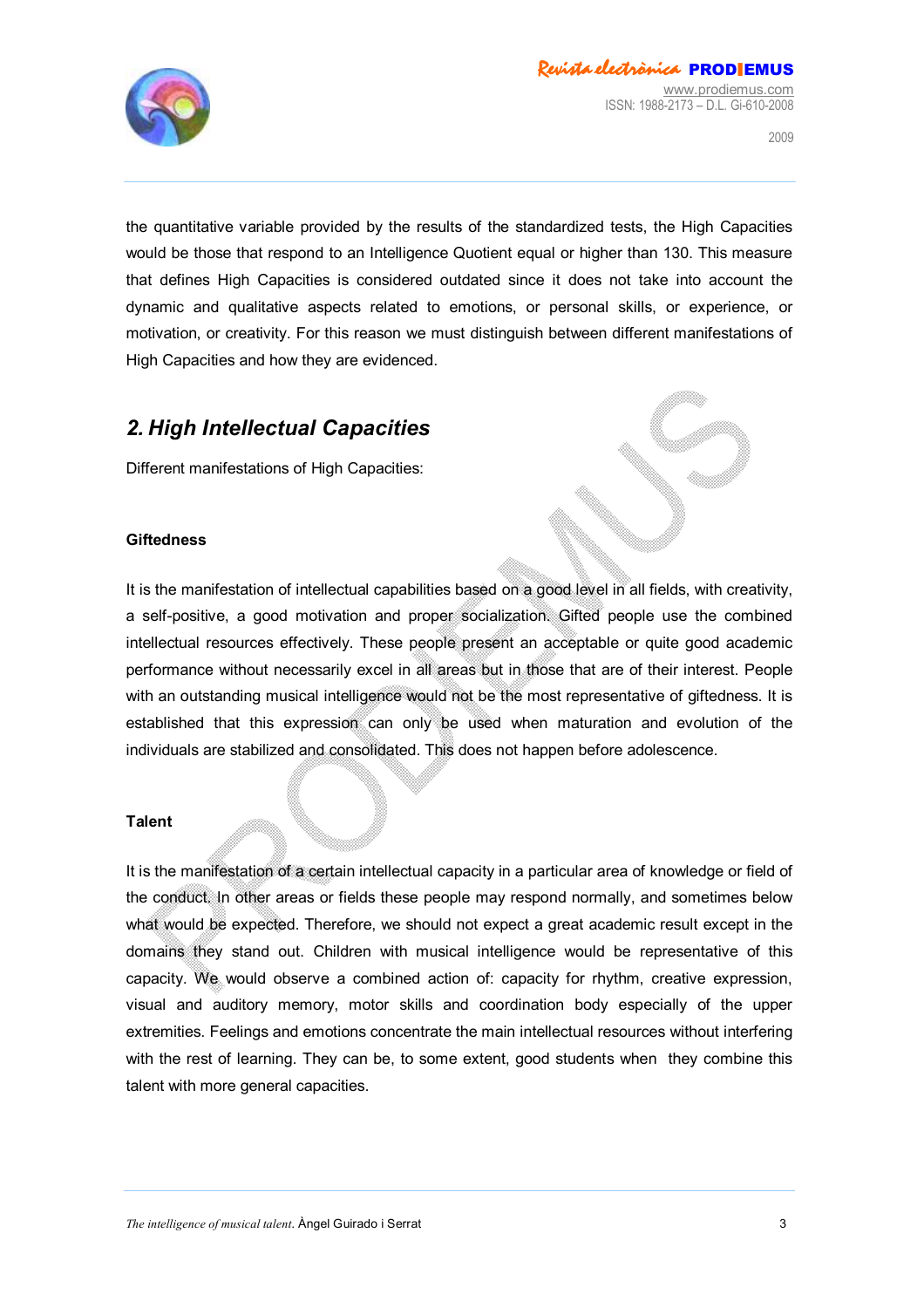

#### **Genius**

It is an adjective applied to those who demonstrate an extraordinary ability in some specific competence which allow them to perform an important work in the context they live and which is recognized as exceptional. This may occur in the case of musical talents.

#### **Precocity**

It is the manifestation of a learning process that is better and faster that the corresponding to the age. It is closely linked to the rate of maturation, but upon reaching adulthood the learning process could be similar to the rest of the companions of the same age. The faster maturing in the early years does not follow necessarily the same rate. What they do when they are children and what they end up to do when they are adults can be different. Some musicians who have been precocious have been considered as geniuses. Others have been just as musicians with enough capacity for music and instrumentation, thanks in part to the innate abilities to play an instrument and also to the continued training. When precocity allows children to compete with adults in equal conditions, this precocity is said prodigy.

### *3. Manifestation of High Capacities*

In a precise period of evolution precocity, talent and genius can be jointly manifested and later on the giftedness. One can be a genius, a talented and a gifted with the addition of precocity if these expressions occur before adolescence. Generally, a precocious talent and genius will have these conditions when being adults. We will have to wait a while to dispel any doubt about that. In the case of music we have notorious examples of the manifestation of the three conditions. One can also be talented and precocious, but not a genius if his or her work has not got enough social recognition in the time of occurrence. The potentiality determines the concept, the time the precocity, the social recognition the genius, jointly contributing to the emergence of talent.

I'll develop very briefly the manifestation of musical talent and its indicators. The intelligence manifests in many ways. It is not a monolithic concept but multiple and factorial. We do not talk about intelligence but about several intelligences among which we highlight nine: kinesthetic, logical-mathematical, linguistic, spatial, interpersonal, intrapersonal, musical, natural (Gardner, 1995) and emotional (Goleman, 1996). In the future we will discover other intelligences, which will be important for the development of certain areas of social development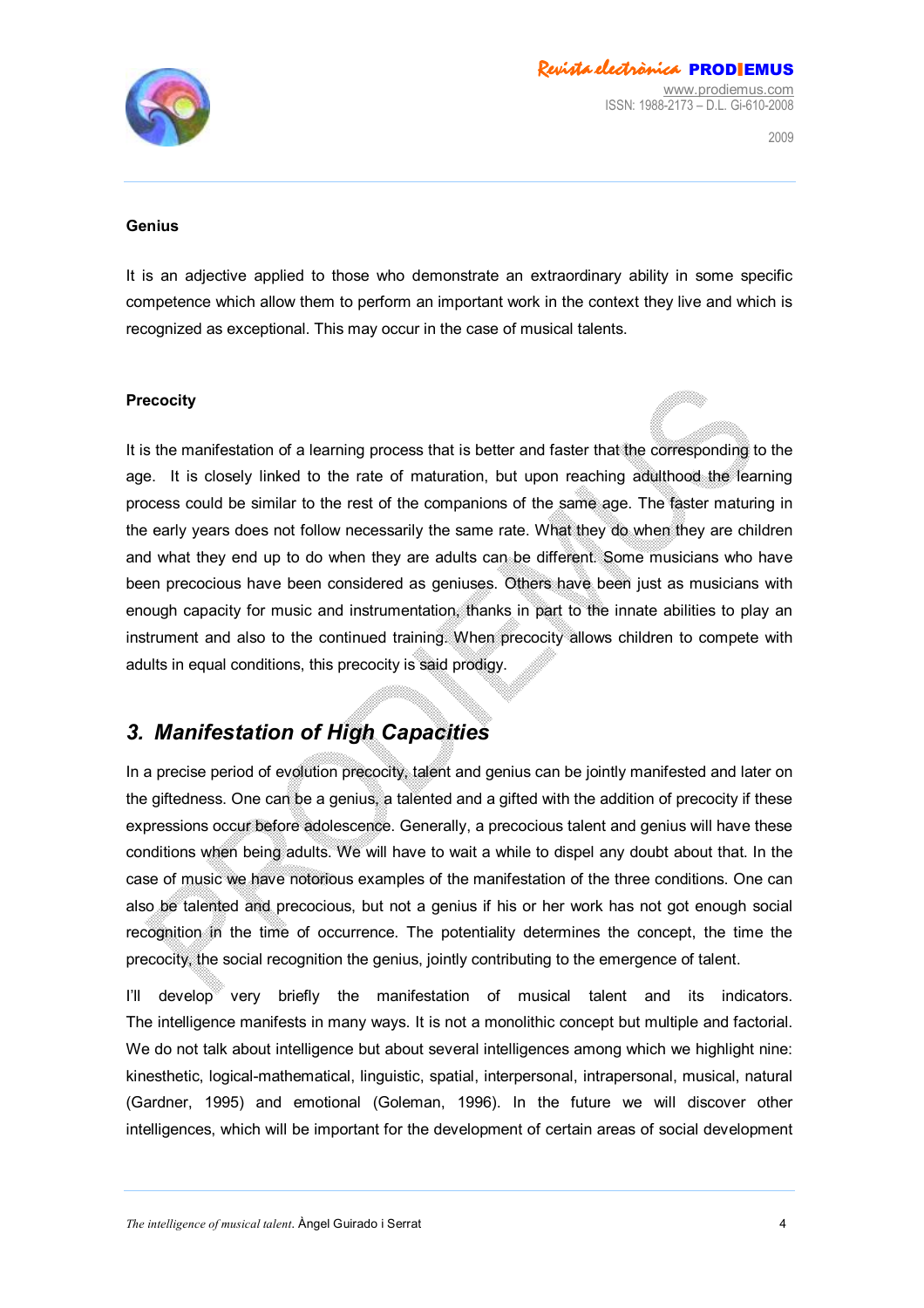

and will emerge from the virtual communication and technology (we could talk about cybernetics intelligence).

The exceptional ability in the use of hands is acquired and evolves from the time that the man stands on the lower extremities and leaves free the hands. It is the emergence of an intelligence that is different from that of other primates and that leads to the manual skills and the development of the intelligence defined as problem solving. Ontogenesis (the evolution of an individual along his life) recapitulates phylogeny (evolution of the human species). The key moments of the brain plasticity and critical periods are identified with the early developmental stages in which the superior neurological structures and neural network connections shape. Postural change from horizontally to verticality resulted in a immeasurable number of experiences that enabled the acquisition of skills and knowledge of the world. Sometimes we are not sufficiently aware of these early steps in life that exert a great influence on future skills. Here is where heritage and environment mix defining the conditions for higher specific future skills: the talents. Here in the present work, when we talk about talents, we'll refer to musical talents.

In the case of music, the high intelligence would have a standard in a complex talent that combines specific skills for perceptual speed (in scores), symbolic representation (in notes), spatial-temporal ability and mobility coordination (hands and feet depending on the instrument), creativity (artistic talent in general but with some reservations), and kinesthetic and auditory memory (body movement and sounds). These capabilities can start early or not and they constitute along the maturing period a talent close to the giftedness.

Focusing specifically on the musical talent, we believe that there is a biological component, hardly contrastable though it can be intuited, once evaluated the High Capacities in precocious and geniuses. With the knowledge that we have of the structure and performance of the brain we think that there is not a specific brain area in which we can place the musical intelligence like it happens with the language. Despite of this, it is an intelligence separated from other intelligences. It happen that autistic child can play well even with an alteration of the oral communication. This would show that probably this intelligence would be this very spread among different areas with different functions: visual and auditory memory, perception, mobility coordination, sensitivity, emotions, the symbolic representation, pleasure and creativity in a set of tasks that would have an important role in the final production of a musical piece (Gardner, 1995). Socially music has had an important role in communication between people, that is the case of the religious music and the music played in cultural events. It is also important the role it has in the acquisition of basic skills. In the health field, the musical talent is used for search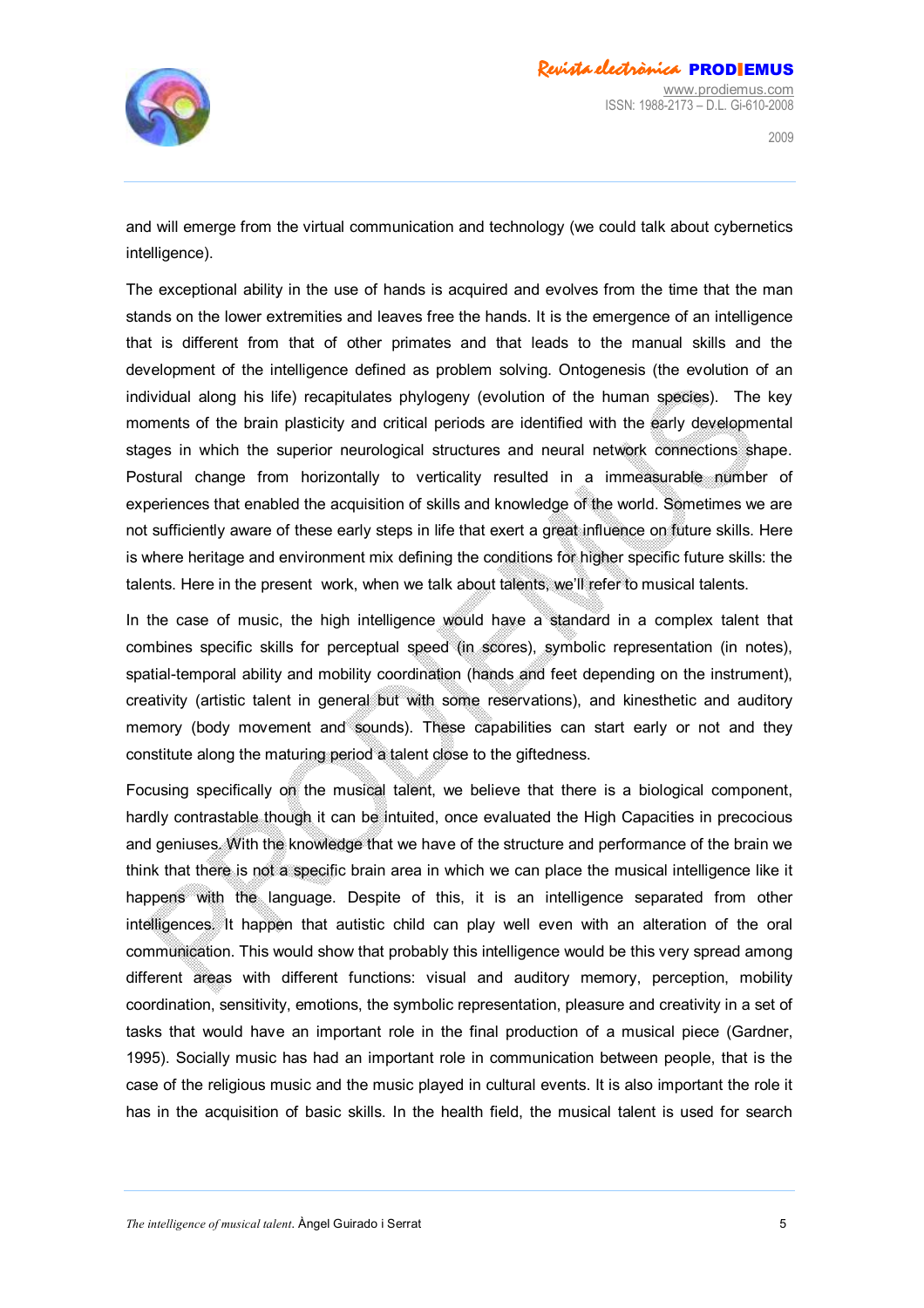

results psychotherapeutic in certain emotional, in affective or cognitive and mobility dysfunctions, and it is a reference point in the techniques of sensory and body stimulation.

Throughout humanity history, music has had significant functions and evolutionarily different. It is a universal language that is at the service of cultural evolution of all civilizations. Computational theories defend its existence as an innate ability that is present from birth, which is maintained in latent form and requiring trigger situations or stimuli for these capabilities to be manifested. From this, it is deducible the important role that we attribute to the most immediate environment in the emerging of musical talent. Once manifested, precocity is more common in the interpretive skills than those related to the creation or musical composition that requires a certain degree of maturity (Winner, 2003). These are two domains that do not manifest necessarily at the same time.

I'll give some examples, moreover known, which will help us understand how the musical talent manifests. Mozart composed and performed since the early years of his childhood. The atmosphere at home was very favorable. Born in the appropriate moment, in a stimulating family and in a society that recognized his talent. He expressed his talent first as an interpreter and later as a composer. In order to be creative he had to break stereotypes and move against the cultural movement of his time. This is not a feature of the interpreters. Mozart was an exception. Yehudi Menuhin already played when he was seven years old. The atmosphere was also important to him. When he was three years old he was attending the concerts with their parents. He wanted to have a violin like the one of Persinger and requested that he was his teacher. And so it was. The result is well known. With ten years he was an internationally known musician. Bach, Mendelssohn and Beethoven were great interpreters in their childhood.

# *4. Early detection*

The detection of the exceptional musical qualities should be done early. It is almost a prerequisite if someone wants to become an established talent. As it is a capacity that is hardly measurable by psychometric materials, we must use the observation capability for detecting them. The potential becomes observable from the first two years taking the usual precautions. The prodigious interpretation is effective at the age of around four years depending on the instrument. The violin is easier than the piano, for example. The characteristics that identify a musical talent are related to the sensitivity, rhythm, interest in the music auditions and intonation. These characteristics manifest better and faster than in other children of the same age. They also have a great memory of the music pieces that they have listened even though of the ones they have only listened once. They invent songs; interpret with the available instruments without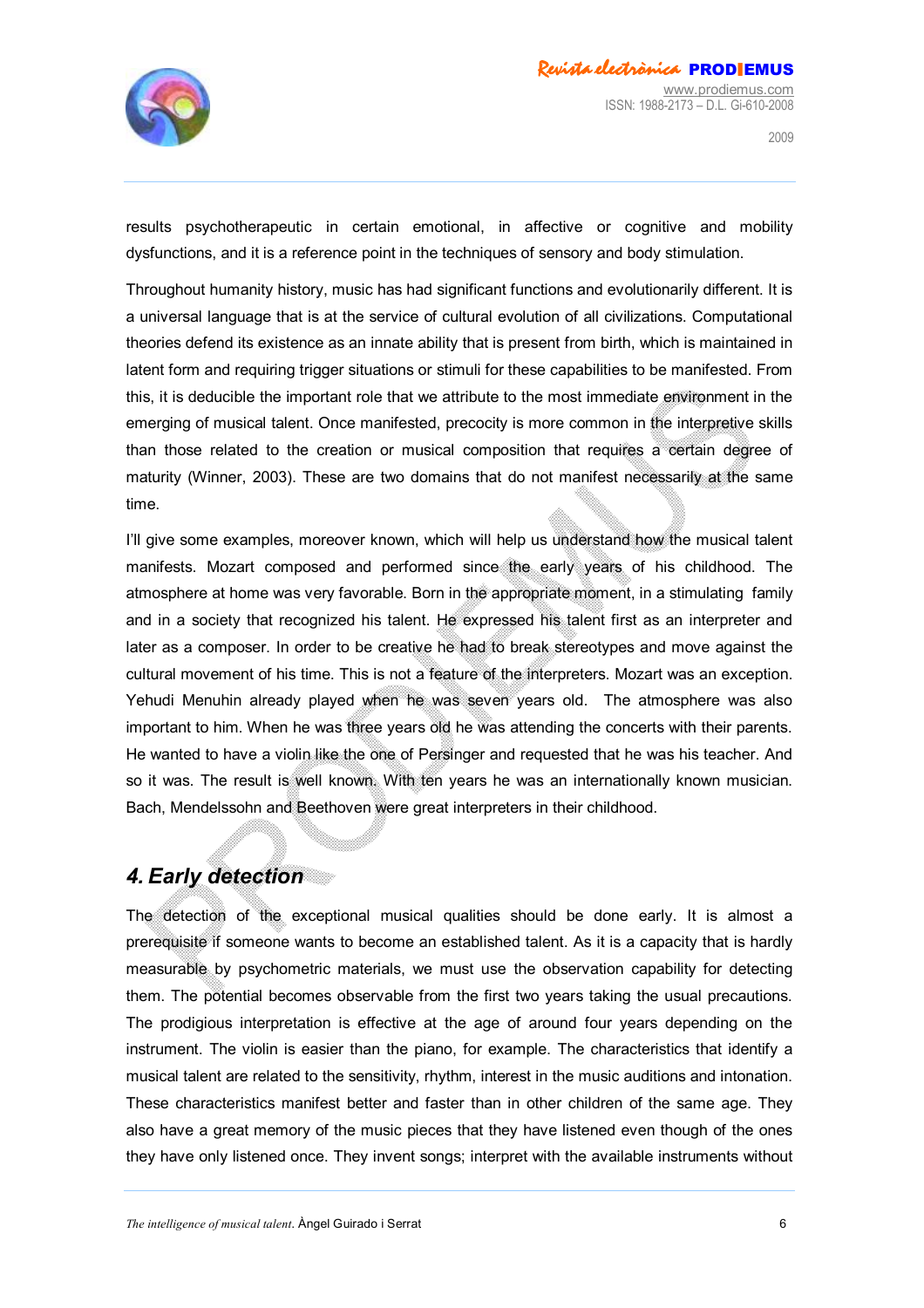

much difficulty. They are comfortable in musical activities. They have a good development of the audition sharpness since birth and they are interested in musical tones in a more exigent way than other children. They sing accurately, remember the songs and develop their skills in parallel with the development of language. Arthur Rubistein, when he was three he played without any training the piece his sister was interpreting. They learn and perform in a very clear and precise way. Of course, when we refer to these children we are referring to geniuses, to prodigious and exceptional musical talents. But these characteristics not always manifest themselves in a precise manner.

Among the musical talents we find the same diversity than in the restep the people. In these early years of children the productions of precocious children may be indicators of talent in the adolescence or adulthood. But we can find that after the first years these capabilities will become a remarkable intelligence, but without reaching talent. The family and opportunities, combined with the genetic load, would be a catalyzer for the demonstration of a high musical capability. It is here where the concept of musical talent is consolidated, not before or without these conditions. It is highly likely that precocious leads to talent. First, they are good interpreters and then good composers but never on the contrary. The reasons are more a mechanism of social selection that does not allow that all precocious becomes creative adults. It is very simple; there is no space for all interested in creating.

The reflections of Gardner (Gardner, 2001), in his theory of multiple intelligences on instrumental skills, are essential to understanding the differences in the quality instrumental. Which makes different the way of playing an instrument is not neither the technique itself nor the virtuosity of the musician but the executive intelligence of the interpretation. Actually, it is the human intentionally of the interpretation itself.

### *5. How can we enhance the musical talent?*

Which are the most appropriate actions to enhance the high intellectual capacities for the music? Before we have enough awareness of the existence of a musical talent we'll observe that from the early stages of talented people they are receiving a great deal of emotional, sensorial, physical and affective stimuli. That is an enabling atmosphere. The parents play an important role in the existence of these stimuli that will be the trigger for the High Capacity. Secondly, opportunities must be given to them. Mozart was fortunate to have parents interested in the music that constantly listened and enjoyed at home, attending concerts together, and creating all the necessary opportunities.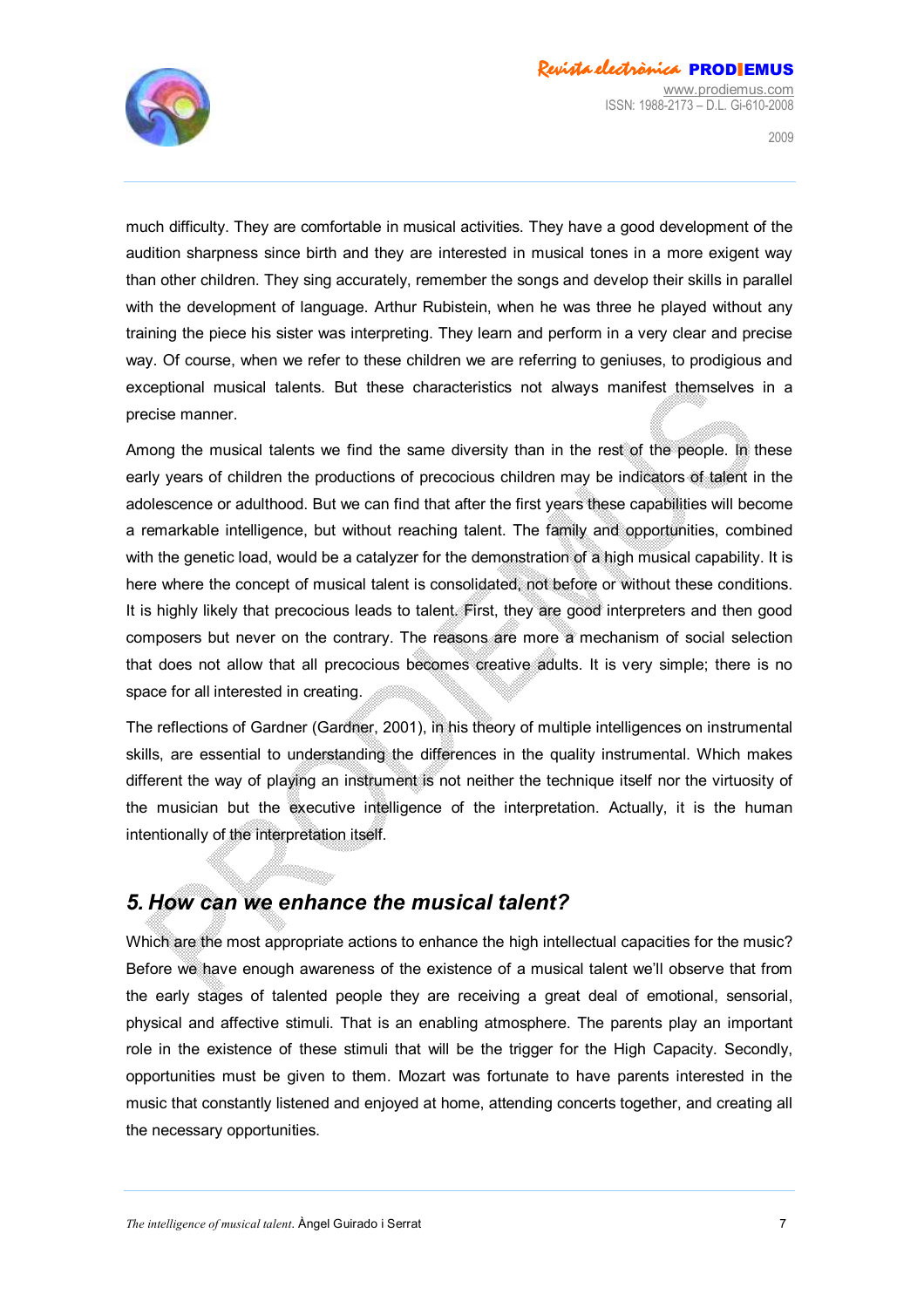

 $2009$ 

The cultural status of a family determines the activities the children can do. The cultural surroundings predispose to a good performance with one of more instruments. They facilitate the access to certain activities and make possible that the interests of the children correspond with their capacities. Third, the education at school is very important. The role of the teachers is important in the acquisition of competitions. This acquisition will be better if they correspond with their capacities. It is very important not to put limits to their knowledge. Each individual has its own limits. The teacher must facilitate that all the talents are evidenced. The school must give opportunities. To do so, the curricula must be open and flexible. This requires an effort from the teachers. They have to observe the needs that appear in their pupils and their difficulties and act consequently. The teachers must know the appropriate methodologies, strategies and the material for all their pupils included the ones that present high capacities. A good teacher have to provoke pupils to make discoveries, to provide them with material, to be tolerant, to accept the difference between the pupils, to admit different working speeds, to expect that some pupils get better results that the ones corresponding to the rest of classmate. Fourth, in some cases, over stimulation is advised either at school or outside it. In all the cases it is necessary to enhance all the specific abilities.

All the proposed measures are appropriate for the musical talents. These measures can be understood from the following picture. As can be seen, measures and the spaces of intervention are presented.

|                                                             | Ordinary                                                                                         | Extraordinary                                                                                              | Exceptional                                                                                             |
|-------------------------------------------------------------|--------------------------------------------------------------------------------------------------|------------------------------------------------------------------------------------------------------------|---------------------------------------------------------------------------------------------------------|
| General strategies<br>of organisation                       | Natural diversification of<br>groupings.<br>Mentoring or tutoring<br>students over others.       | Partial clusters within the<br>same group, by affinities and<br>duties.                                    |                                                                                                         |
| Specific strategies of<br>organisation                      | Methodological<br>diversification.<br>Working with experts in the<br>classroom.                  | Partial clustering with other<br>groups for specific activities.<br>(i.e. with groups of different<br>age) | Flexibility on the duration<br>of a education cycle<br>(reduction of time)                              |
| Measures affecting the<br>organization of the<br>curriculum | Flexibility and diversification<br>of contents.<br>Enrichment of contents:<br>random and radial. | Increase of contents and / or<br>compaction of areas.<br>Enrichment<br>Individualized programs             | Advancement of contents<br>with or without flexibility.<br>(possible in certain<br>groupings of pupils) |

#### **Measures at School**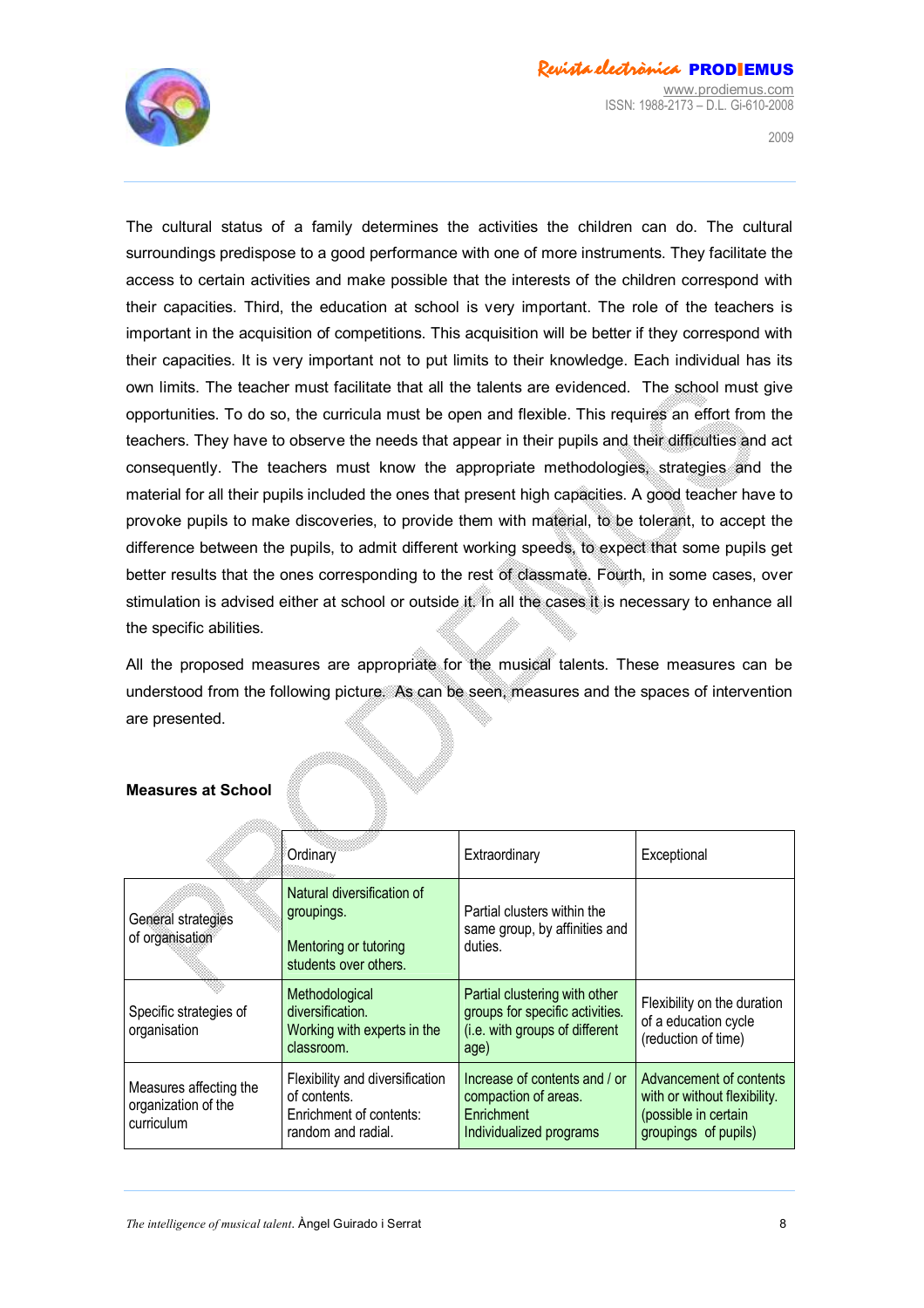

#### **Measures outside the School**

Training of non academic abilities

Meta cognitive training

In my opinion, acceleration is not the unique measure of intervention. And neither do I think is good to make fixed groups of pupils with similar capacity. In some particular cases partial measures can be adopted: to group pupils according to matters or projects by which they are motivated. The stimulation between similar capacities gives rise to very interesting results. However, I am favourable to apply more normalised models in an inclusive school. I propose to design models that enrich the curricula contents. These models will help the development of the talent. Therefore, the social relationships are not affected. But each case is different. The best answer will be the most advisable for each pupil. Torrance (1994) affirmed that "the gifted child is not more than a child, but a gifted child". The same can be said of the musical talent. Everybody wants the children with talent are happy. I am sure that all families with a talented child wish this.

## *6. Bibliography*

- Castelló A, Martínez, M. (1999). "Alumnat excepcionalment dotat intel·lectualment". *Documents d'Educació Especial* núm. 15. Barcelona. Generalitat de Catalunya.
- Gardner, H. (1995). *Las inteligencias múltiples. La teoría en la práctica*. Barcelona. Paidós transiciones.
- Gardner, H. (2001). *La inteligencia reformulada: las inteligencias múltiples en el siglo XXI*. Barcelona. Paidós.
- Gardner, H. (2001). "Les tres cares de la intel·ligència". En *webmusica.org*, 2007. Carme Miró. En <http://www.xtec.net/~emiro12/intelmu/lestrescares.htm> 12-11-2008.
- Guirado, A. (2006). "La superdotació. Propostes d'intervenció". *Revista Docent*. Núm. 3. pp 44- 45. Girona. Rei Edicions.
- Guirado, A. (2008). *La superdotació als centres d'Educació Infantil i Primària dels Serveis Territorials d'Educació de Girona. Creences dels professionals Mestres i Equips d'Assessorament i Orientació Psicopedagògica sobre la detecció d'aquests alumnes i*